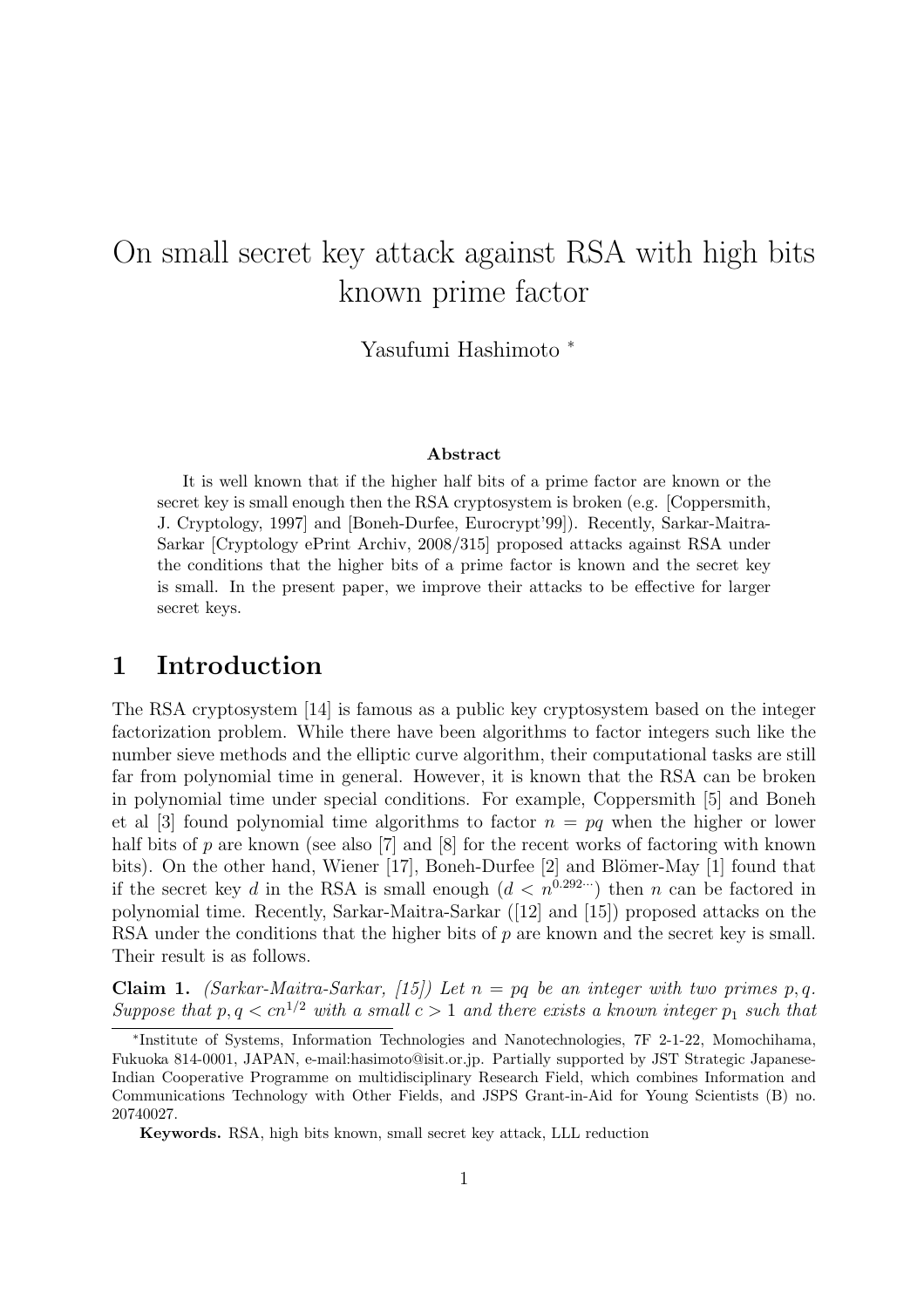$|p - p_1| < n^{\alpha}$  with  $1/4 \leq \alpha \leq 1/2$ . Denote by d, e respectively the secret and the public keys of the RSA cryptosystem modulo n, namely it holds that  $ed \equiv 1 \mod (p-1)(q-1)$ . Suppose that  $e < n$  and  $d < n^{\delta}$  with  $0 \leq \delta \leq 1$ . If

$$
\frac{-1}{\delta} < 1 - \sqrt{\alpha},
$$

then n can be factored in polynomial time of  $\log n$ .

The bound  $\delta < 1 - 1/$ √  $2 = 0.292 \cdots$  for  $\alpha = 1/2$  is just same to Boneh-Durfee's one in [2], and it is larger for smaller  $\alpha$ . The aim in the present paper is to improve its bound as follows.

Claim 2. Let  $n, p, q, p_1, e, d, \alpha, \delta$  be as given in Claim 1. Put  $q_1 := |n/p_1|$  and fix integers  $a, b < n^{\gamma}$  such that  $0 \leq \gamma \leq 1/2 - \alpha$  and  $|q_1/p_1 - b/a| < n^{\alpha - 1/2}$ . If

$$
\delta < \begin{cases} \alpha + \frac{3}{2}\gamma + \frac{3}{4} - \sqrt{\left(2\alpha - \frac{1}{2} + \gamma\right)\left(2\alpha + \frac{7}{3}\gamma + \frac{5}{6}\right)}, & (36\alpha + 10\gamma \le 17), \\ 1 + \gamma - \sqrt{\left(1 + \gamma\right)\left(2\alpha - \frac{1}{2} + \gamma\right)}, & (36\alpha + 10\gamma \ge 17). \end{cases}
$$

then n can be factored in polynomial time of  $\log n$ .

When we take  $a := \lfloor p_1/n^{\alpha} \rfloor$  and  $b := \lfloor q_1/n^{\alpha} \rfloor$   $(\gamma = 1/2 - \alpha)$ , the bound is  $\begin{array}{ccc} \n\bullet & \bullet & \bullet & \bullet \\
\bullet & \bullet & \bullet & \bullet\n\end{array}$ 

$$
\delta < \begin{cases} \frac{3}{2} - \frac{1}{2}\alpha - \sqrt{\alpha \left(2 - \frac{1}{3}\alpha\right)}, & (\alpha \le 6/13), \\ \frac{3}{2} - \alpha - \sqrt{\alpha \left(\frac{3}{2} - \alpha\right)}, & (\alpha \ge 6/13). \end{cases} \tag{1.1}
$$

If a, b can be taken smaller, the bound of  $\delta$  is larger. It is known that, if  $b/a$  is an approximation of  $q_1/p_1$  by the continued fraction, then it holds that

$$
\left|\frac{q_1}{p_1} - \frac{b}{a}\right| < \frac{1}{a^2} \qquad \text{(see Theorem 164 in [6]).}
$$

Thus a, b can be taken much smaller than  $n^{1/2-\alpha}$ , especially close to or less than  $n^{1/4-\alpha/2}$ for many cases. The bound of  $\delta$  for  $\gamma = 1/4 - \alpha/2$  is

$$
\delta < \begin{cases} \frac{1}{4} \left( \alpha + \frac{9}{2} - \sqrt{\left( 2\alpha - \frac{1}{3} \right) (10\alpha + 17)} \right), & (\alpha \le 29/62), \\ \frac{1}{4} \left( 5 - 2\alpha - \sqrt{(5 - 2\alpha)(6\alpha - 1)} \right), & (\alpha \ge 29/62). \end{cases} \tag{1.2}
$$

In 2002, Weger [16] proposed an attack when  $|p - q| < n^{\alpha}$  and

$$
\delta < \frac{1}{6} \left( 4\alpha + 5 - 2\sqrt{(4\alpha - 1)(4\alpha + 5)} \right),
$$
\n
$$
2 - 4\alpha < \delta < 1 - \sqrt{2\alpha - \frac{1}{2}}.
$$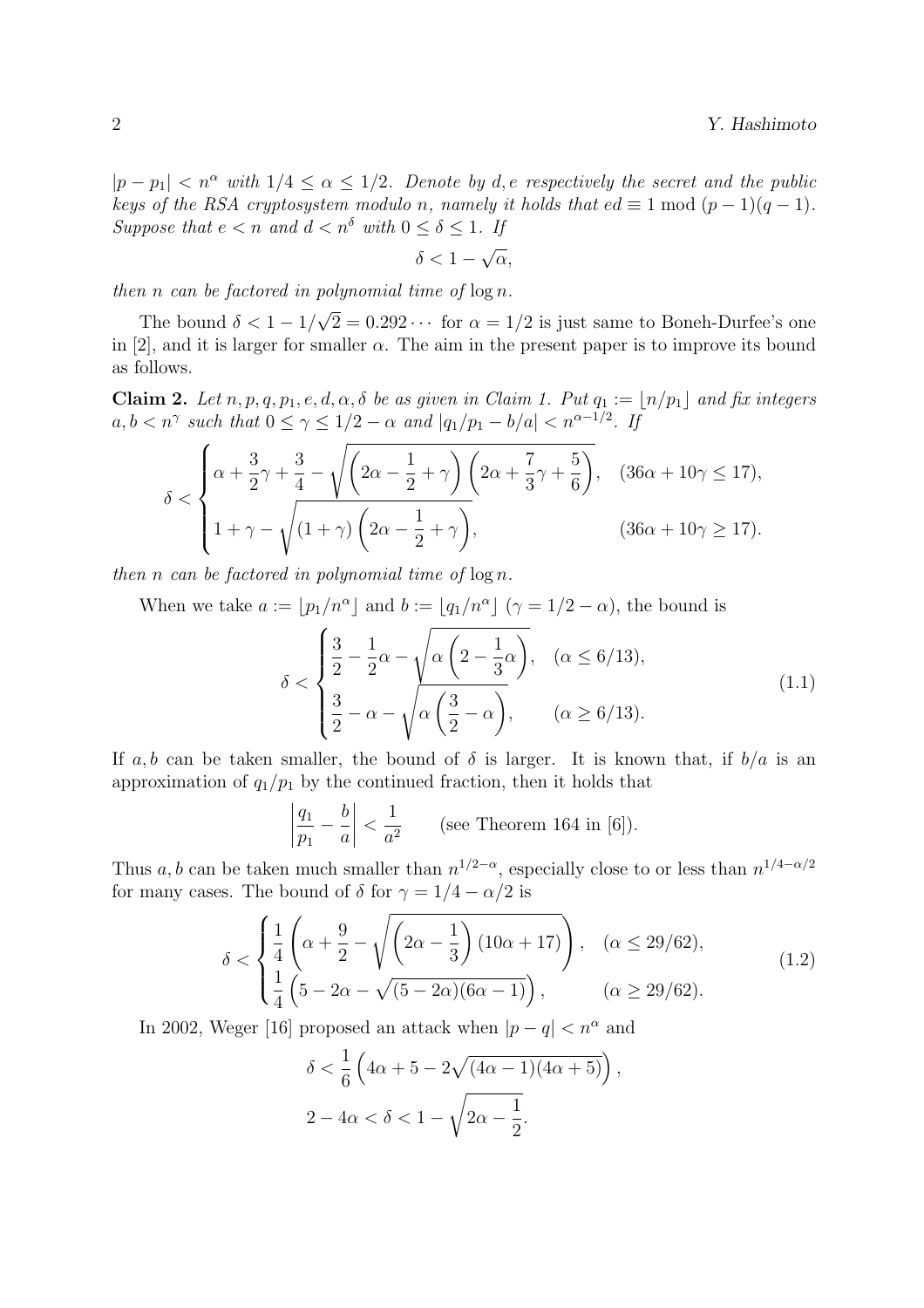This situation is same that  $p_1 = \lfloor$ √  $\overline{n}|$  and  $a = b = 1$ , namely  $\gamma = 0$ . The bound of  $\delta$  in Claim 2 for  $\gamma = 0$  is as follows.

$$
\delta < \begin{cases} \alpha + \frac{3}{4} - \sqrt{\left(2\alpha - \frac{1}{2}\right)\left(2\alpha + \frac{5}{6}\right)}, & (\alpha \le 17/36), \\ 1 - \sqrt{2\alpha - \frac{1}{2}}, & (\alpha \ge 17/36). \end{cases} \tag{1.3}
$$

While (1.3) does not completely cover Weger's bound, the difference is slight and (1.3) is effective also for the cases of  $(a, b) = (2, 1), (3, 2), (5, 3),$  etc.

In the following figure, we summarize the bounds  $(1.1)$ ,  $(1.2)$ ,  $(1.3)$  and those in [5],  $[17]$ ,  $[2]$ ,  $[16]$  and  $[15]$ . Note that the difference between the bounds of  $[16]$  and  $(1.3)$  is too slight to be drawn clearly in the following figure.



The approach of our attack is similar to Boneh-Durfee's [2] and Sarkar-Maitra-Sarkar's [15] ones using the LLL algorithm. The difference is the choice of unknown parameters and the polynomials to be solved; Sarkar-Maitra-Sarkar used equations of two variables, but we use equations of three variables with a condition.

## 2 Preparations

The main tool in this paper is the LLL algorithm proposed in [11]. In this section, we give some preparations for our approaches.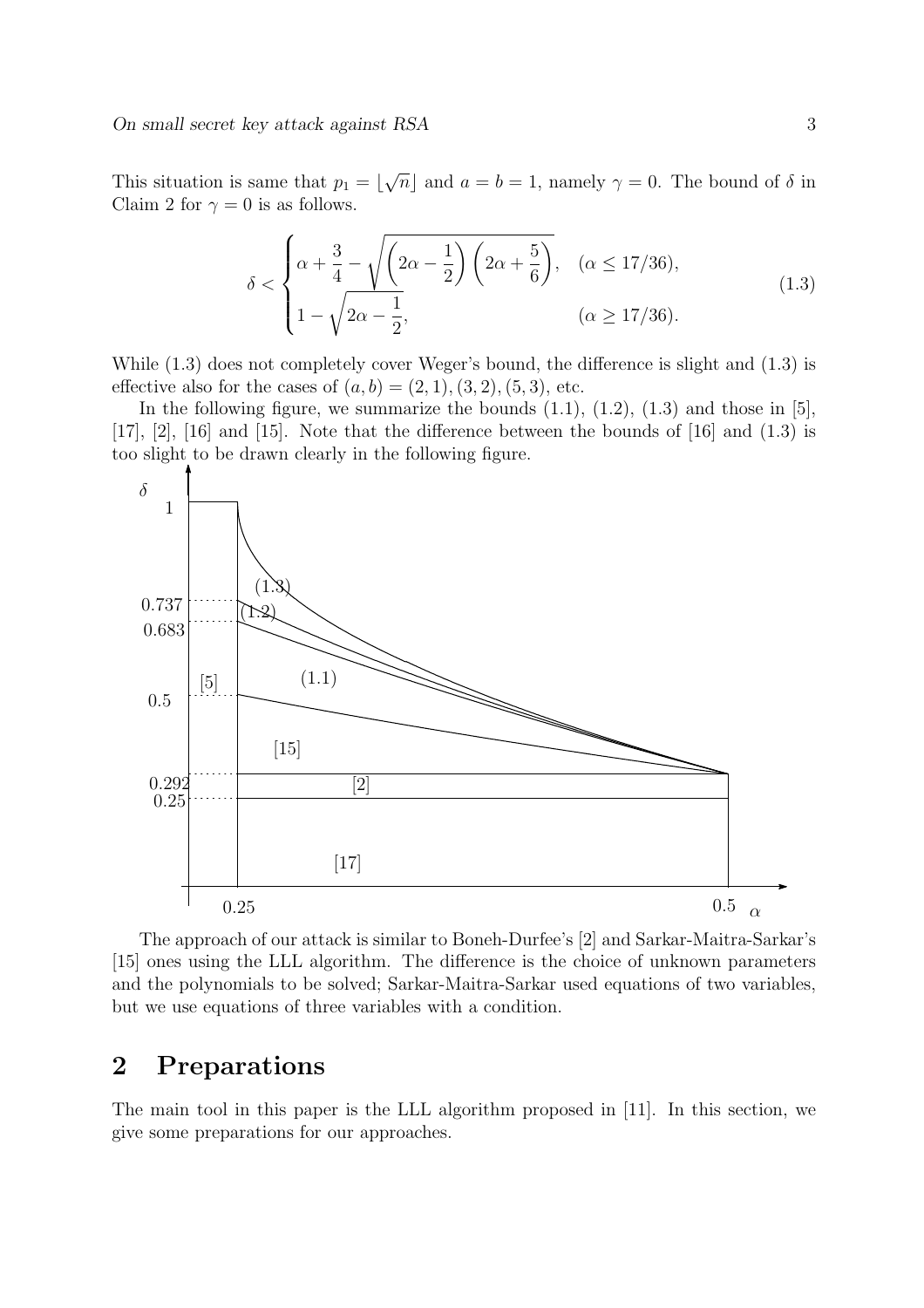#### 2.1 Howgrave-Graham's lemma

Let  $h(x, y, z)$  be a polynomial of  $(x, y, z)$  with integer coefficients and at most w monomials. Denote by  $||h(x, y, z)||$  the square root of the sum of squares of the coefficients in  $h(x, y, z)$ . Suppose that there exist integers  $x_0, y_0, z_0$  and positive integers X, Y, Z, M such that

$$
h(x_0, y_0, z_0) \equiv 0 \mod M, \quad \text{with } |x_0| < X, |y_0| < Y, |z_0| < Z, \quad |h(xX, yY, zZ)| < M/\sqrt{w}.
$$

Howgrave-Graham's lemma [9] claims that  $h(x_0, y_0, z_0) = 0$  holds over integers.

#### 2.2 LLL reduction

Let  $n_1, n_2 \geq 1$  be integers with  $n_1 \geq n_2$  and  $\{u_1, \dots, u_{n_2}\}$  a set of linearly independent vectors in  $\mathbb{R}^{n_1}$ . Denote by L the lattice generated by  $\{u_1, \dots, u_{n_2}\}\$  and

$$
\det{(L)} := \prod_{i=1}^{n_2} ||u_i^*||,
$$

where  $\{u_i^*\}$  is the set of vectors given by the Gram-Schmit orthogonalization and  $||*||$  is the Euclidean norm. Note that, if  $n_1 = n_2$ , det L coincides the determinant of the square matrix  $(u_1, \dots, u_{n_2})$ . The LLL algorithm [11] finds vectors  $b_1, b_2$  such that

$$
||b_1|| \le 2^{\frac{n_2-1}{4}} (\det L)^{\frac{1}{n_2}}, \quad ||b_2|| \le 2^{\frac{n_2}{4}} (\det L)^{\frac{1}{n_2-1}}
$$

in polynomial time of  $n_1, n_2$  and the logarithms of the entries in  $(u_1, \dots, u_{n_2})$ .

## 3 Small secret key attack

#### 3.1 Setting the base polynomial

First recall the notations.

Let  $n = pq$  be an integer with two primes p, q, and e, d integers with  $ed \equiv 1 \mod$  $(p-1)(q-1)$ . Suppose that  $p, q < cn^{1/2}$  with a small  $c > 1$ . By the definitions of e, d, we see that there exists an integer k such that

$$
k(n + 1 - p - q) - 1 \equiv 0 \mod e. \tag{3.1}
$$

Note that Boneh-Durfee [2] used the equation

$$
x(-y+n+1)-1 \equiv 0 \bmod e
$$

with a solution  $(x, y) = (k, p + q)$  in their original attack.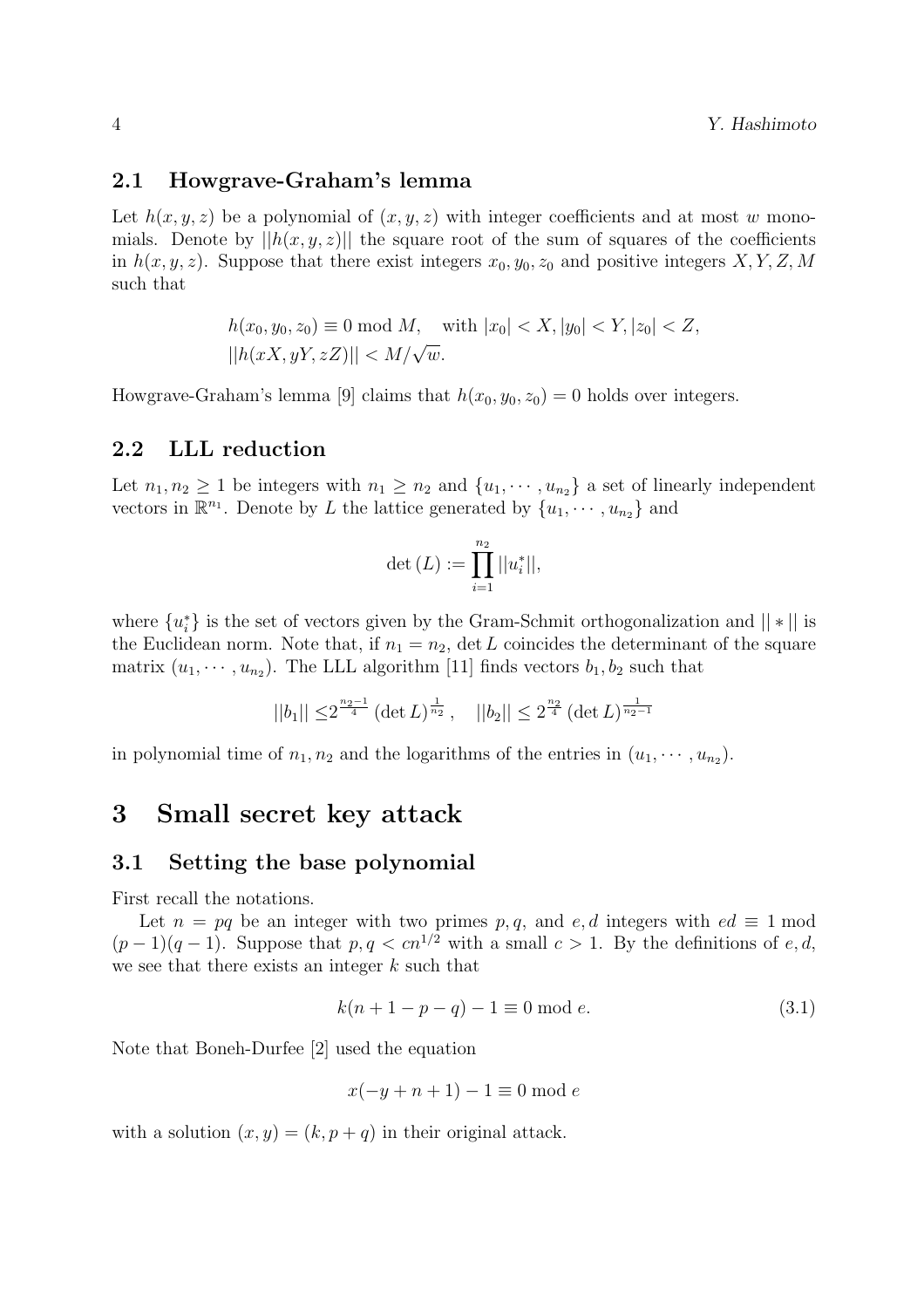Let  $p_1$  be an integer with  $|p-p_1| < n^{\alpha} (1/4 \leq \alpha \leq 1/2)$ . Put  $q_1 := \lfloor n/p_1 \rfloor$ ,  $p_2 := p-p_1$ and  $q_2 := q - q_1$ . We see that  $|p_2|, |q_2| < n^{\alpha}$ . Note that Sarkar-Maitra-Sarkar [15] used the equation

$$
x(-y+n+1-p_1-q_1) - 1 \equiv 0 \mod e
$$

with a solution  $(x, y) = (k, p_2 + q_2)$  in their small secret key attack.

Let a, b be integers with  $|q_1/p_1 - b/a| < n^{\alpha-1/2}$  and  $a, b < n^{\gamma}$   $(0 \le \gamma \le 1/2 - \alpha)$ . Put  $\Delta_0 := aq_2 + bp_2$ . Since  $n = pq = (p_1 + p_2)(q_1 + q_2)$ , we have

$$
a(n - p_1q_1) = aq_2(p_1 + p_2) + aq_1p_2
$$
  
=  $(p_1 + p_2)\Delta_0 + ap_1p_2(q_1/p_1 - b/a) - bp_2^2$   
=  $p_1\Delta_0 + O(n^{2\alpha + \gamma}).$ 

This means that

$$
\left|\Delta_0 - \left\lfloor \frac{a(n-p_1q_1)}{p_1} \right\rfloor \right| = O\left(n^{2\alpha - 1/2 + \gamma}\right).
$$

Put  $\Delta := \Delta_0 - [a(n - p_1q_1)/p_1] = aq_2 + bp_2 - [an/p_1] + aq_1$ . Then the relation  $n = pq$ with unknown  $p, q < cn^{1/2}$  is written by

$$
bp_2^2 = p_2\Delta + p_1\Delta + (\lfloor an/p_1 \rfloor - bp_1)p_2 + (p_1\lfloor an/p_1 \rfloor - an)
$$
\n(3.2)

with unknown  $p_2 = O(n^{\alpha}), \Delta = O(n^{2\alpha - 1/2 + \gamma}).$ 

Now, multiplying  $-a$  to the both hand sides of (3.1) and substituting  $aq_2 = \Delta - bp_2 +$  $|a(n - p_1q_1)/p_1|$ , we have

$$
k (\Delta + (a - b)p_2 - an + ap_1 + \lfloor an/p_1 \rfloor - a) + a \equiv 0 \mod a e.
$$

Thus, when we put

$$
f(x, y, z) := bx (y + (a - b)z + N_1) + ab,
$$
\n(3.3)

where  $N_1 := -an + ap_1 + \lfloor an/p_1 \rfloor - a$ , it holds that  $f(k, \Delta, p_2) \equiv 0 \text{ mod } abe$ .

In our attack, we will use the equations  $f(x, y, z) \equiv 0 \text{ mod } abe$  and

$$
bz^2 = yz + p_1y + M_1z + M_2, \tag{3.4}
$$

where  $M_1 := |an/p_1| - bp_1$  and  $M_2 := p_1|an/p_1| - an$ .

#### 3.2 Process of the attack

**Step 1.** Fix an integer  $m \geq 1$  and construct a set of polynomials  $\{F_I(x, y, z)\}_I$  by using  $f(x, y, z)$  such that  $F_I(k, \Delta, p_2) \equiv 0 \mod (abe)^m$  holds for any I.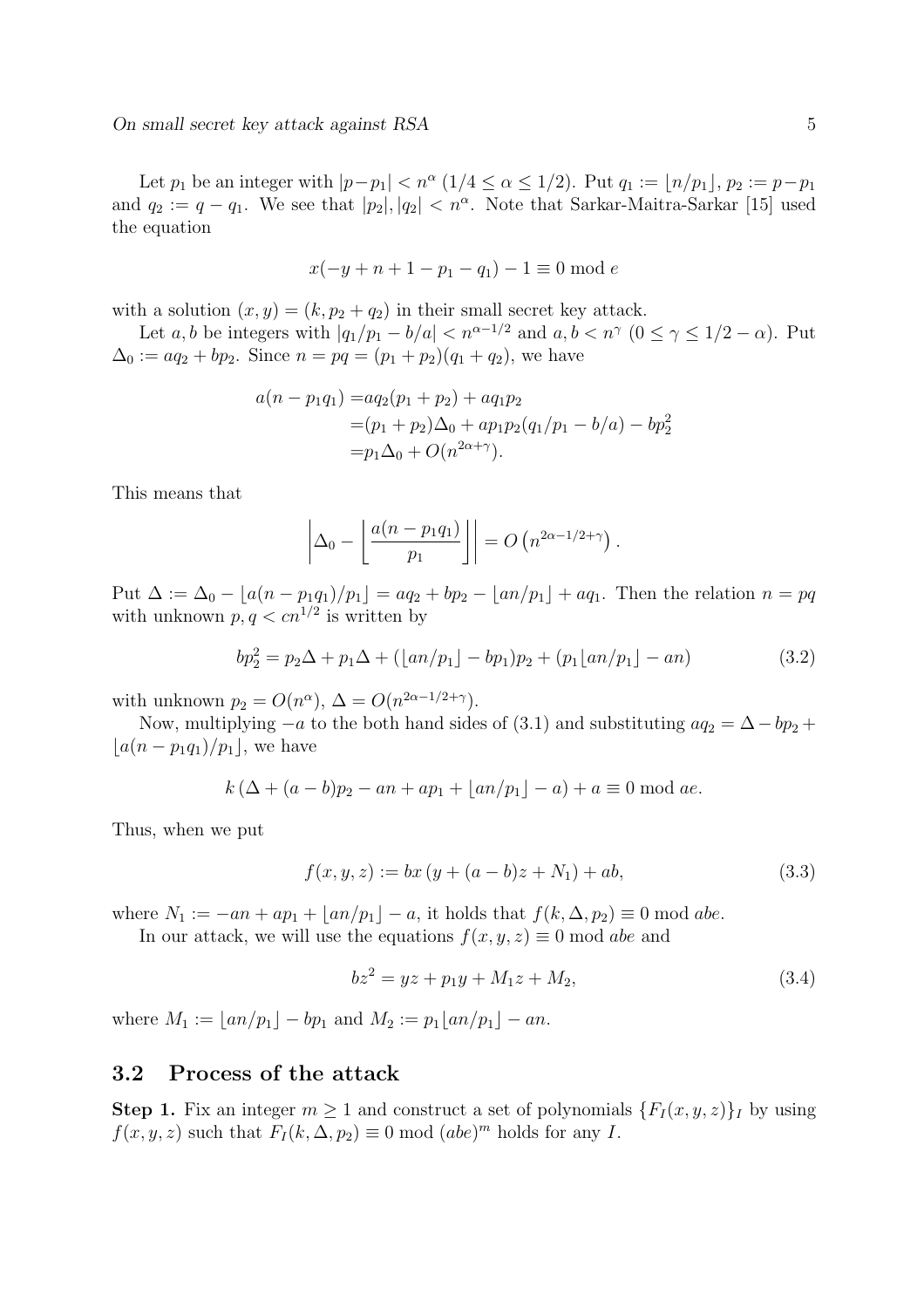**Step 2.** Generate a lattice  $L$  by the vectors whose entries are the coefficients of  ${F_I(xX, yY, zZ)}_I$  where  $X = O(n^{\delta}), Y = O(n^{2\alpha - 1/2 + \gamma})$  and  $Z = O(n^{\alpha}).$ **Step 3.** Apply the LLL algorithm to the lattice L to get small vectors  $b_1, b_2$ . Denote by  $h_1(x, y, z)$  and  $h_2(x, y, z)$  the polynomials corresponding to  $b_1$  and  $b_2$  respectively. **Step 4.** Find a solution  $(x_0, y_0, z_0)$  of  $h_1(x, y, z) = 0$ ,  $h_2(x, y, z) = 0$  and  $bz^2 = yz + p_1y + z_0$  $M_1z + M_2$  such that  $|x_0| < X$ ,  $|y_0| < Y$  and  $|z_0| < Z$ .

In Step 4, one sometimes takes resultants among polynomials to reduce the number of variables. Then, in our attack, we must assume that such resultants do not vanish.

Due to the LLL algorithm and Howgrave-Graham's lemma, we see that this attack will work effectively when

$$
2^{n_2/4} \left( \det L \right)^{\frac{1}{n_2 - 1}} < (abe)^m / \sqrt{w}.\tag{3.5}
$$

From the following subsection, we construct  $\{F_I(x, y, z)\}_I$  and discuss when the inequality (3.5) holds.

#### 3.3 Generating the polynomials and the lattice

For simplicity, we write

$$
g(x, y, z) = \text{lc}\{g_i(x, y, z) \mid i \in I\}
$$

when  $g(x, y, z)$  is a linear combination of  $\{g_i(x, y, z) \mid i \in I\}$ .

Let  $m \geq 1$  be an integer and

$$
F_{l,i,j}^{(s)}(x,y,z) := (abe)^{m-l} x^i y^j z^s f^l(x,y,z),
$$

where the parameters  $\{l, i, j, s\}$  are taken by  $\frac{1}{2}$ 

$$
\begin{cases} 0 \le l \le m, 0 \le i \le m - l, j = 0, s = 0, 1, \\ 0 \le l \le m, i = 0, s = 0, 1, 1 \le j \le t_{l,s}, \end{cases}
$$

where  $t_{l,0}, t_{l,s}$  are integers depending on l and m. Since  $f(k, \Delta, p_2) \equiv 0 \text{ mod } abe$ ,  $(x_0, y_0, z_0) =$  $(k, \Delta, p_2)$  is a common solution of  $F_{l,i,j}^{(s)}(x, y, z) \equiv 0 \mod (abe)^m$ . Such polynomials are of three variables  $x, y, z$ . Now, remember (3.4) that

$$
bz^2 = yz + \mathrm{lc}\{y, z, 1\}.
$$

Then we have

$$
b2z3 = (bz)(bz2) = y(bz2) + lc{yz, bz2, z} = y2z + lc{y2, yz, y, z, 1}.
$$

Recursively, we can obtain

$$
b^{l-1}z^{l} = y^{l-1}z + \ln\{y^{l-1}, y^{i}z, y^{i} \mid 0 \le i \le l-2\}
$$
\n(3.6)

for any  $l > 2$ . This means that, using such relations between y and z, we can express

$$
F_{l,i,j}^{(s)}(x,y,z) = \mathrm{lc} \left\{ x^{l_1} y^{l_2} z, x^{l_1} y^{l_2} \mid 0 \le l_1 \le l+i, 0 \le l_2 \le l+j \right\}.
$$

Thus we take the lattice L by the coefficients in such expressions of  $F_{l,i,j}^{(s)}(x, y, z)$ .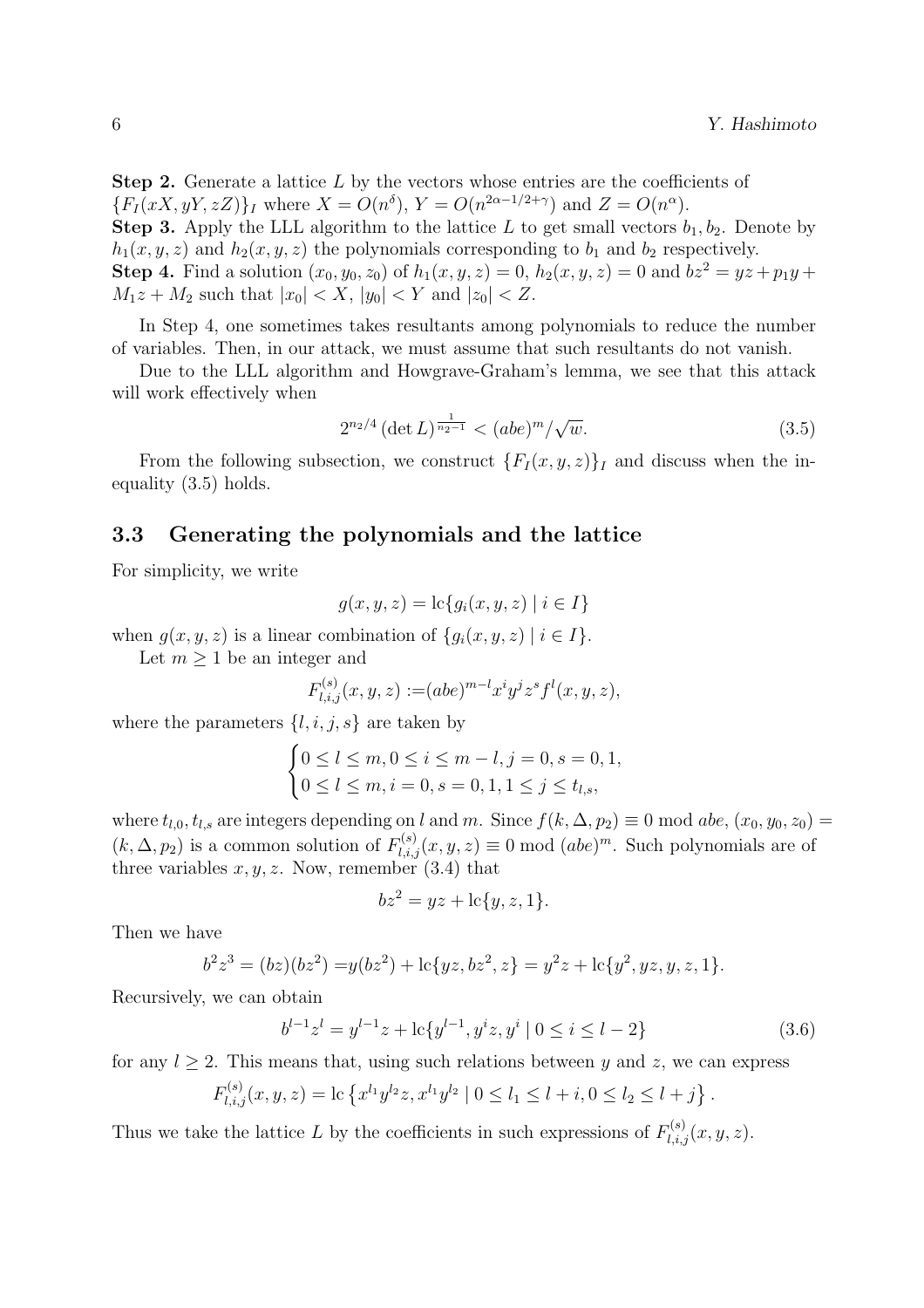### 3.4 Estimating  $\delta$  by the full rank lattice

First, we study the case when  $t_{l,0} = t_{l,1} = t$  and t does not depend on l. Such a choice of  $t_{l,0}, t_{l,1}$  does not give the bound of  $\delta$  in Claim 2 but gives a bound corresponding to Boneh-Durfee's first bound  $\delta < 0.284 \cdots$  (see [2]).

By the definition of  $f$  and the condition  $(3.6)$ , we have

$$
f^{l}(x, y, z) = b^{l}x^{l}y^{l} + \text{lc}\{b^{l}x^{l}y^{l}z^{l_{3}} | 0 \le l_{2} + l_{3} \le l_{1} \le l, (l_{1}, l_{2}) \ne (l, l)\}
$$
  

$$
= b^{l}x^{l}y^{l} + \text{lc}\{x^{l_{1}}y^{l_{2}}z, x^{l_{1}}y^{l_{2}} | 0 \le l_{2} \le l_{1} \le l, (l_{1}, l_{2}) \ne (l, l)\}. \tag{3.7}
$$

Similarly, we obtain

$$
zf^{l}(x, y, z) = zb^{l}x^{l}(y + (a - b)z)^{l} + lc{b^{l}x^{l_1}y^{l_2}z^{l_3+1} | 0 \leq l_2 + l_3 \leq l_1 < l}
$$
  
\n
$$
= x^{l} \sum_{i=0}^{l} {l \choose i} y^{l-i}(a - b)^{i}b^{l}z^{i+1} + lc{b^{l}x^{l_1}y^{l_2}z^{l_3+1} | 0 \leq l_2 + l_3 \leq l_1 < l}
$$
  
\n
$$
= x^{l} \sum_{i=0}^{l} {l \choose i} y^{l-i}(a - b)^{i}b^{l-i}y^{i}z
$$
  
\n
$$
+ lc\{x^{l}y^{l}, x^{l_1}y^{l_2}z, x^{l_1}y^{l_2} | 0 \leq l_2 \leq l_1 \leq l, (l_1, l_2) \neq (l, l)
$$
  
\n
$$
= a^{l}x^{l}y^{l}z + lc\{x^{l}y^{l}, x^{l_1}y^{l_2}z, x^{l_1}y^{l_2} | 0 \leq l_2 \leq l_1 \leq l, (l_1, l_2) \neq (l, l)
$$
  
\n(3.8)

Due to  $(3.7)$  and  $(3.8)$ , we see that L is expressed by a triangle matrix with diagonal entries  $\{(ae)^{m-l}b^mX^{l+i}Y^{l+j}, (be)^{m-l}a^mX^{l+i}Y^{l+j}Z\}_{l,i,j}.$ 

|                                                                                      | $a^m x^m y^{m+t} z$ | $b^m x^m y^{m+t}$ | $\cdots$ | $a^m x^m y^m z$ | $b^m x^m y^m$ | $a^m b e x^m y^{m-1} z$ $ab^m e x^m y^{m-1}$ |        | $\cdots$ |
|--------------------------------------------------------------------------------------|---------------------|-------------------|----------|-----------------|---------------|----------------------------------------------|--------|----------|
| F`                                                                                   |                     | $\ast$            | $\cdots$ |                 |               |                                              |        |          |
| $F_{m,0}^{(0),t}$<br>m,0,t                                                           |                     |                   |          |                 |               |                                              |        |          |
| $\bullet$                                                                            |                     |                   | $\cdot$  |                 |               |                                              |        |          |
|                                                                                      |                     |                   |          |                 | $\ast$        | $\ast$                                       | $\ast$ | $\cdots$ |
| $F^{(1)}_{m,0,0}$<br>$F^{(0)}_{m,0,0}$<br>$F^{(1)}_{m-1,1,0}$<br>$F^{(0)}_{m-1,1,0}$ |                     |                   |          |                 |               | $\ast$                                       | $\ast$ | $\cdots$ |
|                                                                                      |                     |                   |          |                 |               |                                              | $\ast$ | $\cdots$ |
| $m-1,1,0$                                                                            |                     |                   |          |                 |               |                                              |        |          |
|                                                                                      |                     |                   |          |                 |               |                                              |        |          |

Thus the determinant of L is calculated by

$$
\det L = \prod_{l=0}^{m} \left[ \prod_{i=0}^{m-l} \left( b^m (ae)^{m-l} X^{l+i} Y^l \right) \left( a^m (be)^{m-l} X^{l+i} Y^l Z \right) \right. \\ \times \prod_{j=1}^t \left( b^m (ae)^{m-l} X^l Y^{l+j} \right) \left( a^m (be)^{m-l} X^l Y^{l+j} Z \right) \right].
$$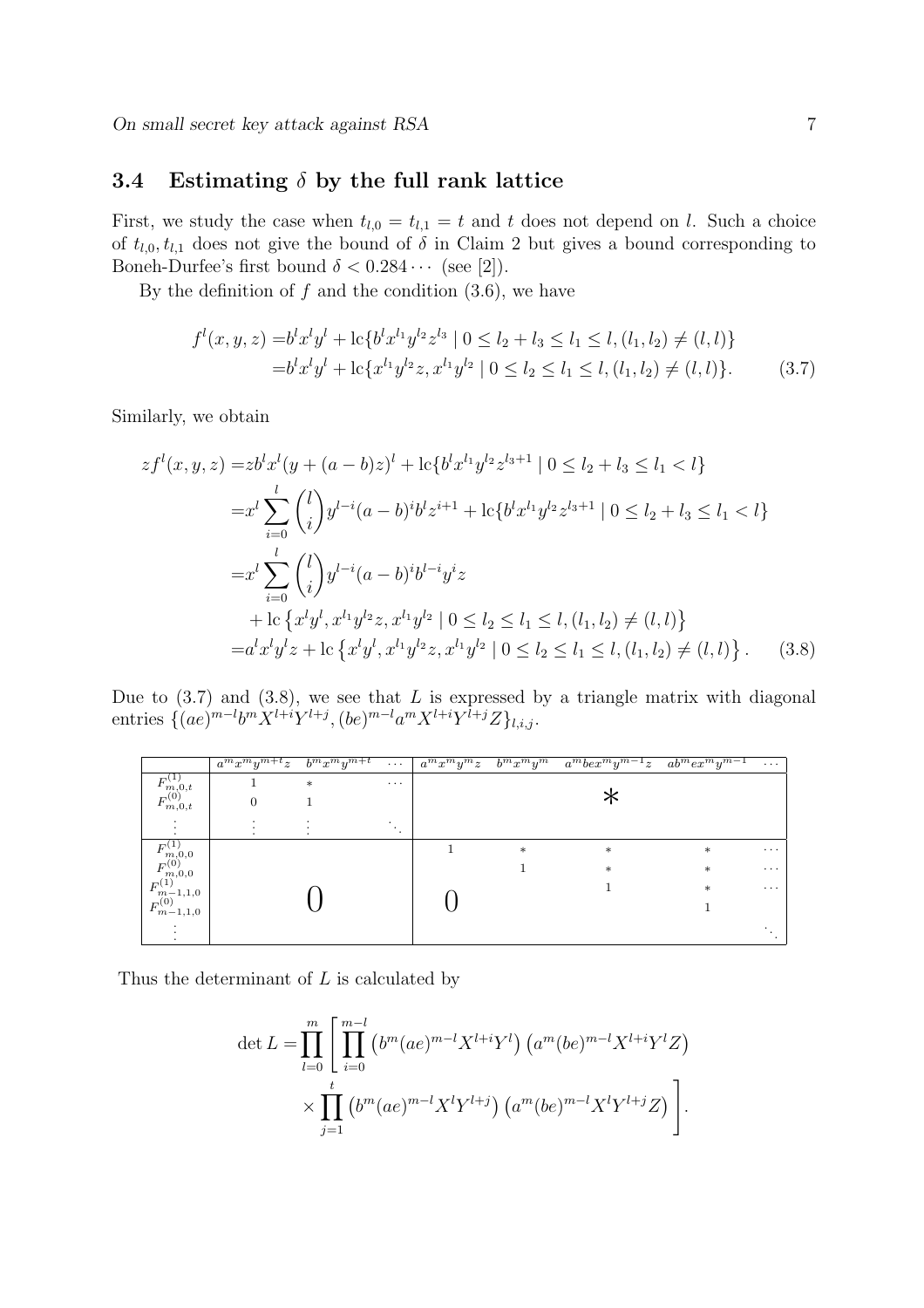#### 8 Y. Hashimoto

Recall that  $a, b < n^{\gamma}, e < n, |X| < n^{\delta}, |Y| < n^{2\alpha - 1/2 + \gamma}$  and  $|Z| < n^{\alpha}$ . Then we have

$$
\frac{1}{m^3} \log_n(|\det L|) < \left(\frac{2}{3} + T\right)(1+\gamma) + (1+2T)\gamma + \left(\frac{2}{3} + T\right)\delta + \left(\frac{1}{3} + T + T^2\right)\left(2\alpha - \frac{1}{2} + \gamma\right) + O(m^{-1}),
$$

where  $T := t/m$ . Since  $n_1 = n_2 = (1 + 2T)m^2 + O(m)$ , the inequality (3.5) holds when

$$
\left(2\alpha - \frac{1}{2} + \gamma\right)T^2 - \left(\frac{3}{2} - 2\alpha - \delta\right)T + \frac{1}{3}\left(2\alpha - \frac{3}{2} + 2\delta\right) < O(m^{-1}).
$$

Ignoring the right hand side and taking  $T = (3/2 - 2\alpha - \delta)/2(2\alpha - 1/2 + \gamma)$  to minimize the left hand side, we can obtain the bound

$$
\delta < \frac{1}{6} \left( 5 + 4\alpha + 8\gamma - 2\sqrt{(4\alpha - 1 + 2\gamma)(5 + 4\alpha + 8\gamma)} \right). \tag{3.9}
$$

Note that the bound above coincides  $\delta < 0.284 \cdots$  when  $\alpha = 1/2$  and  $\gamma = 0$ .

#### 3.5 Improved bound

In this subsection, we will improve (3.9) and get the bound in Claim 2 corresponding to Boneh-Durfee's  $\delta < 0.292 \cdots$  ([2]). To get its bound, they used a lattice not given by a square matrix. While it is not easy to estimate the determinant of such a lattice in general, they estimate it by using the "geometrically progressive matrix". It has been used also in [4], [10], [16], [15] etc. However, it cannot be used directly in our work, since the structures of polynomials and the lattice are different. Then we will estimate the determinant by the elimination, not by the "geometrically progressive matrix".

First, due to (3.7) and (3.8), we see that  $\{F_{l,i}^{(0)}\}$  $\sum_{l,i,0}^{(0)}$ ,  $F_{l,i,0}^{(1)} \mid 0 \leq l \leq m, 0 \leq i \leq m-l$  is reduced to  $\{b^m(ae)^{m-l}x^{l+i}y^l, a^m(be)^{m-l}x^{l+i}y^lz\}_{l,i}$  by the elimination.

Next, study  $F_{l,0,j}^{(s)}$ . By the definition of f and the relation (3.4), we have

$$
f(x, y, z) = b(xy + a) + lc{xz, x},
$$
  

$$
zf(x, y, z) = az(xy + b) + lc{f, xz, x, z, 1}.
$$

This gives that

$$
y^{j} f^{l} = f(y^{j} f^{l-1}) = b y^{j} (xy + a) f^{l-1} + c \{ xy^{j} z f^{l-1}, xy^{j} f^{l-1} \},
$$
\n
$$
y^{j} z f^{l} = z f(y^{j} f^{l-1})
$$
\n(3.10)

$$
= ay^{j}z(xy+b)f^{l-1} + lc\{y^{j}f^{l}, xy^{j}zf^{l-1}, xy^{j}f^{l-1}, xy^{j}f^{l-1}\}.
$$
 (3.11)

Recall that

$$
xy = \text{lc}{f, xz, x, 1}, \qquad xyz = \text{lc}{zf, f, xz, x, z, 1}.
$$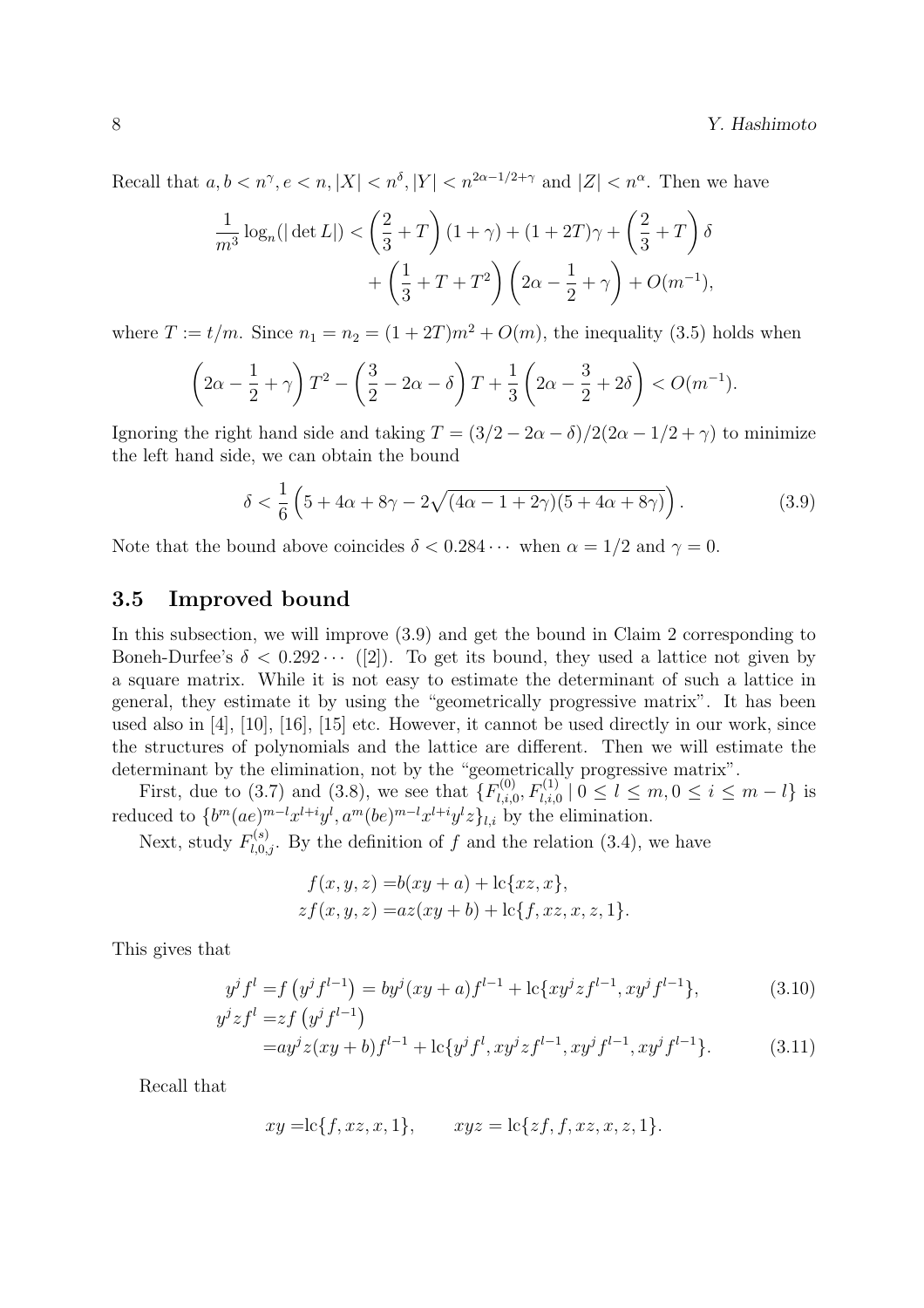On small secret key attack against  $RSA$  9

Then we have

$$
xy^{2} = y(xy) = \text{lc}\{yf, xyz, xy, y\} = \text{lc}\{yf, zf, f, y, xz, x, z, 1\},
$$
  
\n
$$
xy^{2}z = y(xyz) = \text{lc}\{yzf, yf, xyz, xy, yz, y\} = \text{lc}\{yzf, yf, zf, f, yz, y, xz, x, z, 1\}.
$$

Recursively we can obtain

$$
xy^{j} = \text{lc}\{y^{j-1}f, y^{j-1}, y^{j_1}zf, y^{j_1}f, y^{j_1}z, y^{j_1}, xz, x \mid 0 \le j_1 \le j-2\},\tag{3.12}
$$

$$
xy^{j}z = \text{lc}\{y^{j_{1}}zf, y^{j_{1}}f, y^{j_{1}}z, y^{j_{1}}, xz, x \mid 0 \le j_{1} \le j - 1\}
$$
\n(3.13)

Substituting the aboves into  $(3.10)$  and  $(3.11)$ , we get

$$
y^{j} f^{l} = by^{j} (xy + a) f^{l-1} + \operatorname{lc} \{ y^{j_{1}} z f^{l}, y^{j_{1}} f^{l}, y^{j_{1}} z f^{l-1}, y^{j_{1}} f^{l-1},
$$
  
\n
$$
x^{l_{1}} y^{l_{2}} z, x^{l_{1}} y^{l_{2}} \mid 1 \leq j_{1} \leq j - 1, 0 \leq l_{2} \leq l_{1} \leq l \},
$$
  
\n
$$
y^{j} z f^{l} = ay^{j} z (xy + b) f^{l-1} + \operatorname{lc} \{ y^{j} f^{l}, y^{j} f^{l-1}, y^{j_{1}} z f^{l}, y^{j_{1}} f^{l}, y^{j_{1}} z f^{l-1}, y^{j_{1}} f^{l-1},
$$
  
\n
$$
x^{l_{1}} y^{l_{2}} z, x^{l_{1}} y^{l_{2}} \mid 1 \leq j_{1} \leq j - 1, 0 \leq l_{2} \leq l_{1} \leq l \}.
$$

|                           | $y^j z f^i$ | $y^j$  | $y^j\overline{f^{l-1}}$ | $y^j$<br>$z f^*$ | $\cdots$ | $y^{j-\frac{1}{l}+l-2}$ | $\cdots$ | $x^{l_1}y^{l_2}z^s(l_2\leq l_1)$ |
|---------------------------|-------------|--------|-------------------------|------------------|----------|-------------------------|----------|----------------------------------|
| $ay^{j}z(xy+b)f^{l-1}$    |             | $\ast$ | $\ast$                  |                  |          |                         |          |                                  |
| $by^j(xy+a)f^{l-1}$       |             |        |                         |                  |          |                         | $\cdots$ |                                  |
| $by^j(xy+a)f^{l-2}$       |             |        |                         |                  |          |                         |          |                                  |
| $ay^{j-1}z(xy+b)f^{l-1}$  |             |        |                         |                  |          | $\ast$                  |          |                                  |
|                           |             |        |                         |                  |          |                         |          |                                  |
| $by^{j-1}(xy + a)f^{l-3}$ |             |        |                         |                  |          |                         |          |                                  |
|                           |             |        |                         |                  |          |                         |          |                                  |
|                           |             |        |                         |                  |          |                         |          |                                  |
|                           |             |        |                         |                  |          |                         |          |                                  |

This means that, if

$$
t_{l-1,0} \le t_{l,0} \le t_{l-1,1} + 1, \quad t_{l-1,1} \le t_{l,1} \le t_{l-1,0},\tag{3.14}
$$

then

$$
\left\{F_{l,0,j}^{(0)},F_{l,0,j}^{(1)},b^m(ae)^{m-l}x^{l+i}y^l,a^m(be)^{m-l}x^{l+i}y^lz\right\}_{l,i,j}
$$

is reduced to

$$
\left\{F_{0,0,j}^{(0)},F_{0,0,j}^{(1)},(ae)^{-1}(xy+a)F_{l-1,0,j}^{(0)},(be)^{-1}(xy+b)F_{l-1,0,j}^{(1)},\right.\\ \left.b^m(ae)^{m-l}x^{l+i}y^l,a^m(be)^{m-l}x^{l+i}y^l z\right\}_{l,i,j}
$$

by the elimination. Of course, the determinants of two lattices corresponding to the sets of polynomials above are same. Repeating such operations, we can reduce it to

$$
\left\{ (ae)^{m-l}b^m y^j (xy+a)^l, (be)^{m-l}a^m y^j (xy+b)^l z, b^m (ae)^{m-l}x^{l+i}y^l, a^m (be)^{m-l}x^{l+i}y^l z \right\}_{l,i,j}
$$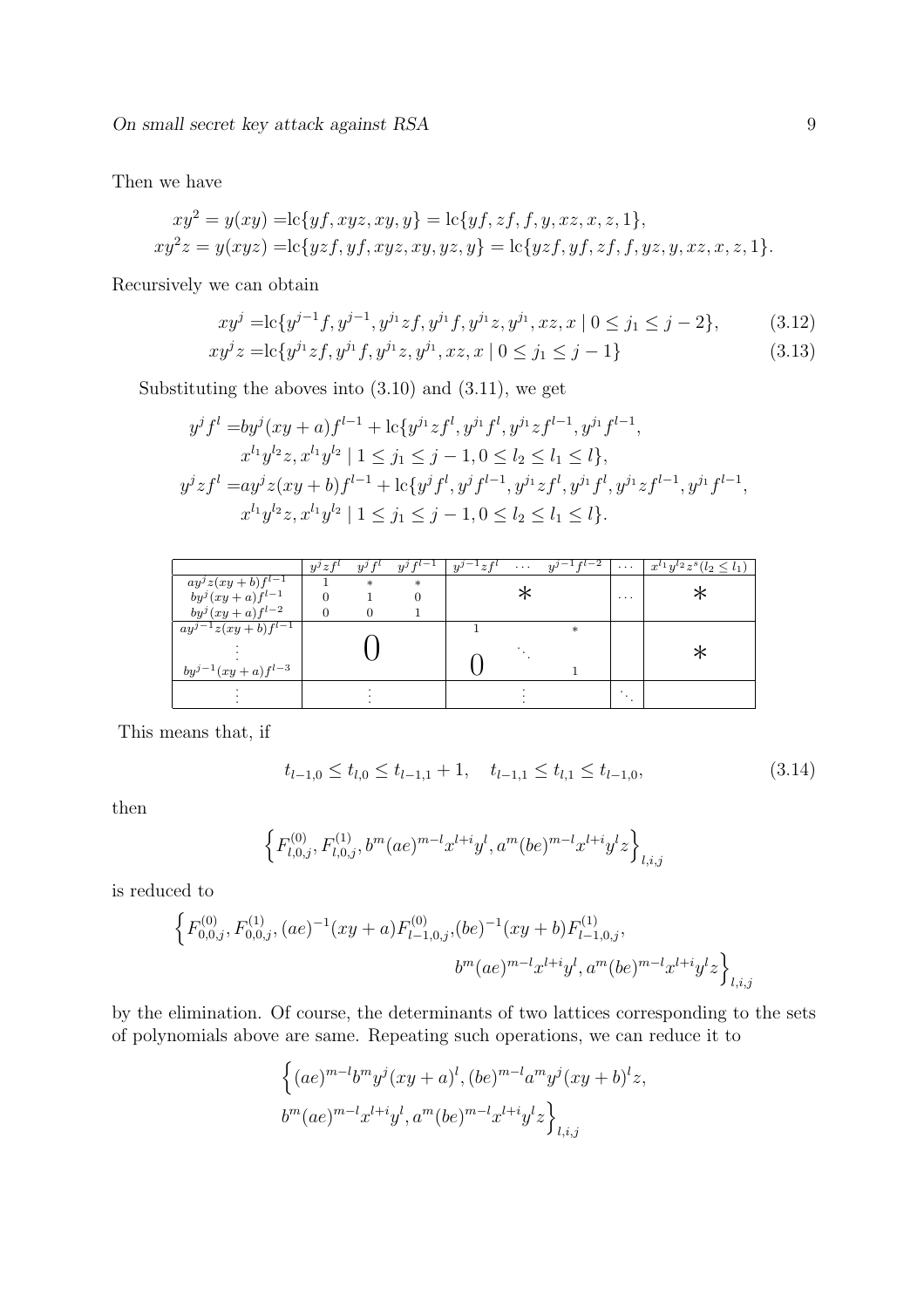with the same determinants. Thus the determinant of the corresponding lattice  $L$  is estimated by

$$
|\det L| \leq \prod_{l=0}^{m} \left[ \prod_{i=0}^{m-l} |ae|^{m-l} |b|^m |X|^{l+i} |Y|^l \prod_{j=1}^{t_{l,0}} |ae|^{m-l} |b|^m (|XY|+|a|)^l |Y|^j \right] \times \prod_{i=0}^{m-l} |be|^{m-l} |a|^m |X|^{l+i} |Y|^l |Z| \prod_{j=1}^{t_{l,1}} |be|^{m-l} |a|^m (|XY|+|b|)^l |Y|^j |Z| \right]
$$

under the condition (3.14). Letting  $T_1, T_2 \ge 0$  such that  $t_{l,0}, t_{l,1} = T_1 l + T_2 m + O(1)$ , we have

$$
\frac{1}{m^3} \log_n |\det L| < \left(2\alpha - \frac{1}{2} + \gamma\right) \left(\frac{1}{3}T_1^2 + T_1T_2 + T_2^2\right) + \left(\frac{2}{3}\delta + \frac{4}{3}\alpha + 2\gamma\right)T_1 \n+ \left(\delta + 2\alpha + 4\gamma + \frac{1}{2}\right)T_2 + \left(\frac{2}{3}\delta - \frac{2}{3}\alpha + 2\gamma + \frac{1}{2}\right) + O(m^{-1}).
$$

Since  $n_2 = (T_1 + 2T_2 + 1)m^2 + O(m)$ , the condition (3.5) holds when

$$
(2\alpha - 1/2 + \gamma)(T_1^2 + 3T_1T_2 + 3T_2^2) + (2\delta + 4\alpha - 3)T_1
$$
  
+ 3(\delta + 2\alpha - 3/2)T\_2 + 2\delta + 2\alpha - 3/2 < O(m^{-1}). (3.15)

The condition (3.14) means that it must be  $T_1 \leq 1/2$ . Then, in order to minimize the left hand side of  $(3.15)$ , take  $T_1, T_2$  as follows.

$$
T_1 = \begin{cases} \frac{3 - 2\delta - 4\alpha}{4\alpha - 1 + 2\gamma}, & T_2 = \begin{cases} 0, & (\delta \ge 7/4 - 3\alpha - \gamma/2), \\ \frac{7/4 - 3\alpha - \gamma/2 - \delta}{4\alpha - 1 + 2\gamma}, & (\delta \le 7/4 - 3\alpha - \gamma/2). \end{cases}
$$

The former  $(T_1, T_2)$  gives

$$
7/4 - 3\alpha - \gamma/2 \le \delta < 1 + \gamma - \sqrt{(1+\gamma)(2\alpha - 1/2 + \gamma)},
$$
\n(3.16)

and the later does

$$
\delta < \alpha + \frac{3}{2}\gamma + \frac{3}{4} - \sqrt{\left(2\alpha - \frac{1}{2} + \gamma\right)\left(2\alpha + \frac{7}{3}\gamma + \frac{5}{6}\right)}.\tag{3.17}
$$

Combining (3.16) and (3.17), we get the bound in Claim 2.

## 4 Experiments

We tried our approach for  $(\log_2 n, \alpha, \delta) \sim (1000, 0.4, 0.37)$  and  $(1000, 0.3, 0.5)$ . The machine was with Windows 7 and Core-i7 2.67 GHz, and the LLL algorithm was by Pari/gp

 $\Box$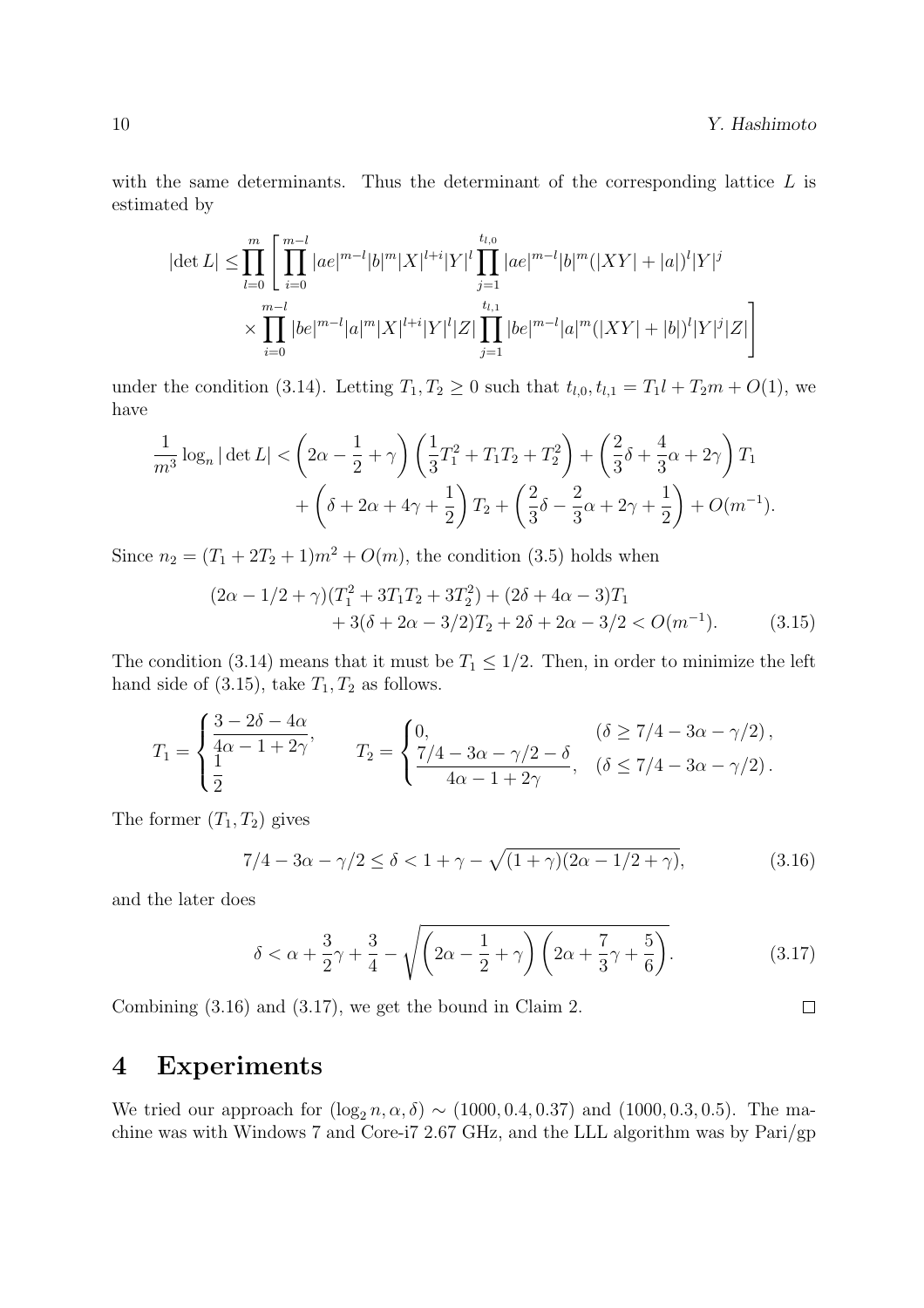ver. 2.3.5 [13]. Computing the continued fractions of  $q_1/p_1$ , we found a, b with  $\gamma \sim 0.05$ and  $\gamma \sim 0.1$  respectively. We take  $m = 7$ ,  $\{t_{l,0}\}_{0 \le l \le 7} = \{0, 1, 1, 2, 2, 3, 3, 3\}$  and  $\{t_{l,1}\} =$  $\{0, 0, 1, 1, 2, 2, 3, 3\}$  (w = 99) for the former case and  $m = 5$ ,  $\{t_{l,0}\}_{0 \le l \le 5} = \{0, 1, 1, 2, 2, 2\}$ and  $\{t_{l,1}\} = \{0,0,1,1,2,2\}$  (w = 56) for the later case. Then the desired solutions were found respectively with about 1 hour and 6 minutes computations for the LLL reductions. Since the theoretical bounds in [15] are  $\delta < 0.367 \cdots$  for  $\alpha = 0.4$  and  $\delta < 0.452 \cdots$  for  $\alpha = 0.3$ , we see that our approach really gives an improvement of [15].

## 5 Conclusion

Wiener [17] and Boneh-Durfee [2] proposed attacks when the secret key is small enough, and Sarkar-Maitra-Sarkar [15] proposed attacks for larger secret keys when higher bits of a prime factor are known. We further improve their upper bound for the secret key as described in Claim 2. Recall that our bound is larger as  $\gamma$  is smaller. This means that, if the ratio  $q/p$  is approximated by a ratio between smaller integers, then larger secret keys are required. Thus, in the process to choose prime factors  $p, q$  on RSA, one should check approximations of  $q/p$  in some way, for example by the continued fractions.

## References

- [1] J. Blömer and A. May, Low secret exponent RSA revisited, LNCS  $2146$  (2001), pp. 4-19.
- [2] D. Boneh and G. Durfee, *Cryptanalysis of RSA with private key d less than*  $N^{0.292}$ , Eurocrypt'99, LNCS 1592 (1999), pp. 1–11.
- [3] D. Boneh, G. Durfee and Y. Frankel, Exposing an RSA private key given a small fraction of its bits, Asiacrypt'98, LNCS 1514 (1999), pp. 25–34.
- [4] M. Ciet, F. Koeune, F. Laguillaumie and J.J. Quisquater, Short private exponent attacks on fast variants of RSA, UCL Crypto Group Tech. Rep. CG-2002/4, 2002.
- [5] D. Coppersmith, Small Solutions to polynomial equations, and low exponent RSA *vulnerability*, J. Cryptology,  $10$  (1997), pp. 233–260.
- [6] G.H. Hardy and E.M. Wright, An introduction to the theory of numbers, Fifth edition, Oxford University Press, 1979.
- [7] N. Heninger and H. Shacham, Reconstructing RSA private keys from random key bits, Crypto'09, LNCS 5677, pp. 1-17.
- [8] M. Herrmann and A. May, Solving linear equations modulo divisors: On factoring given any bits, Asiacrypt'08, LNCS 5350, pp. 406–424.